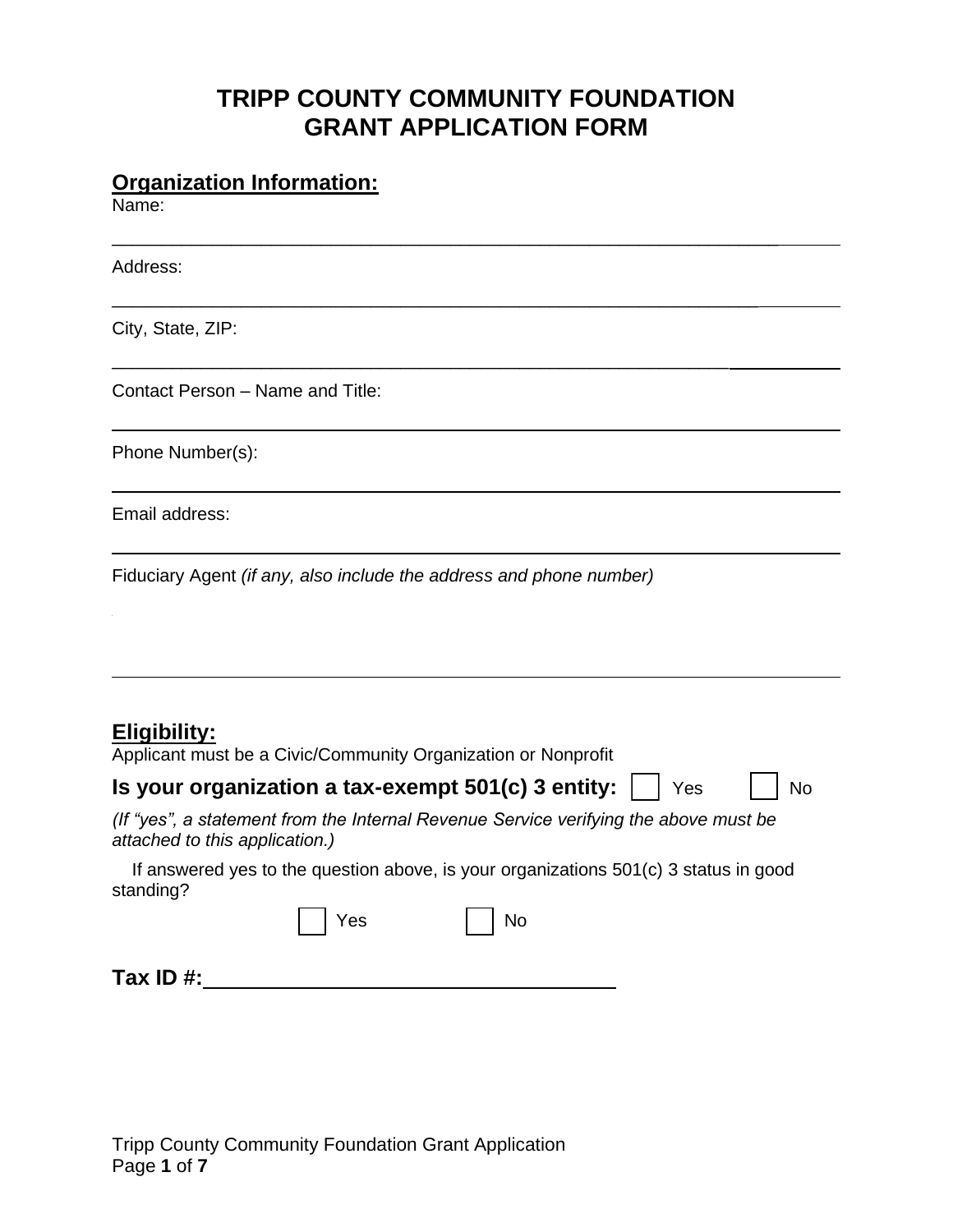**List your organizations qualifications:** Please review criteria under the in the Tripp County Community Foundation Grantmaking Guidelines attached. (use additional sheets if necessary):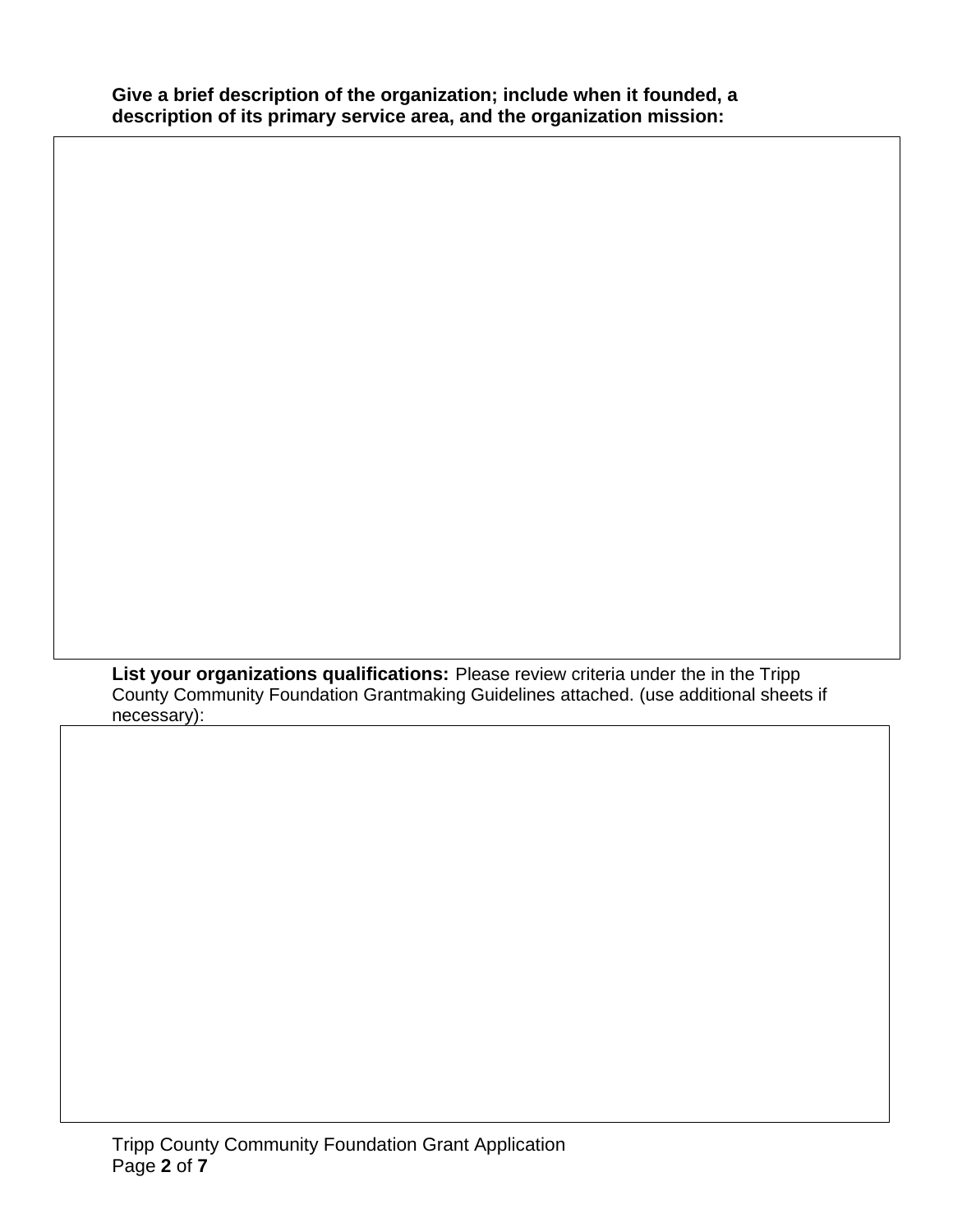| <b>Amount of Funds Requested: \$</b> |  |
|--------------------------------------|--|
|--------------------------------------|--|

Purpose of Requested Funds: (use additional pages if necessary)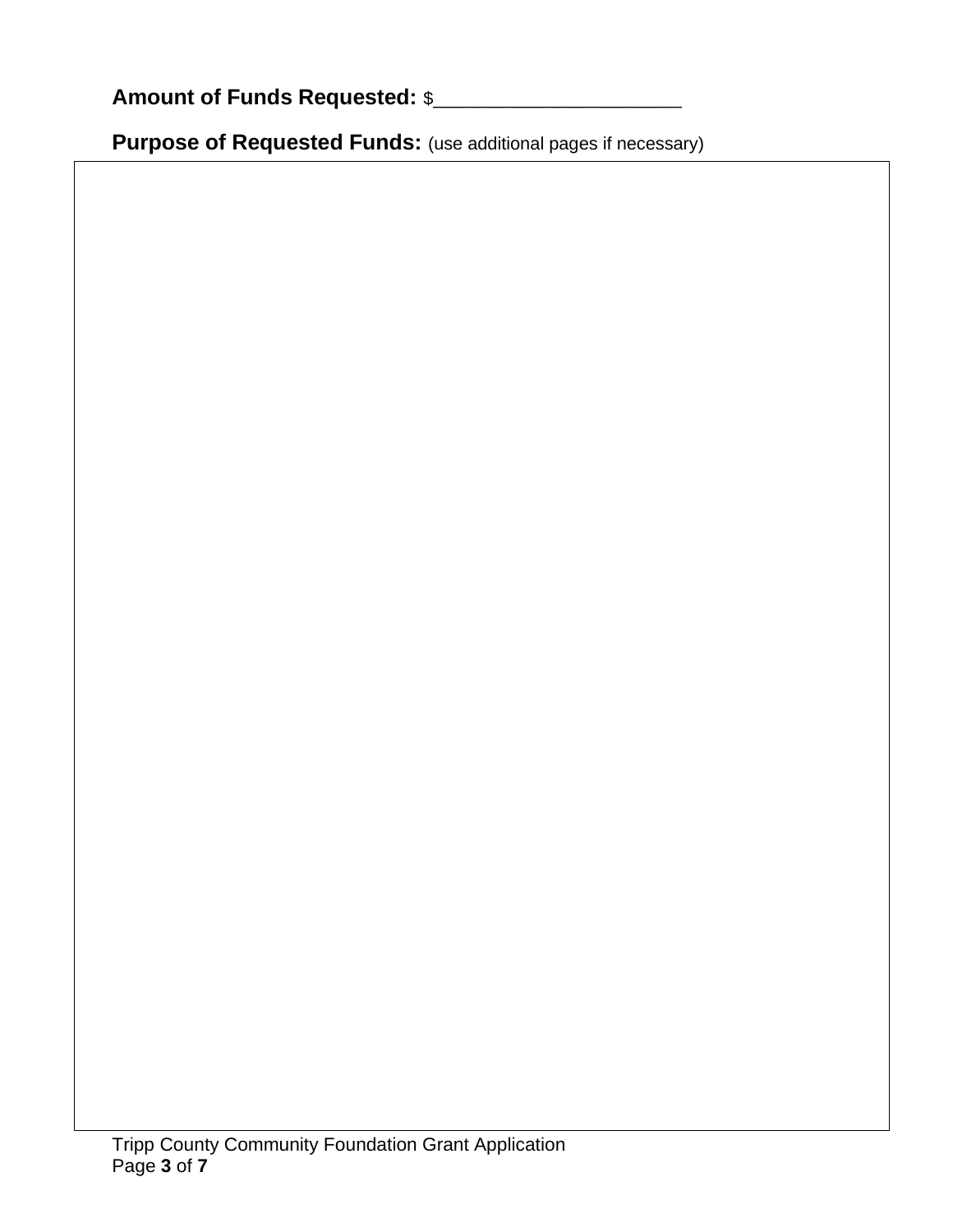**Please attach a current Balance Sheet for your organization.** *(You may use the attached form or similar form.)*

I have read, understand, and attest that the above information is true and complete to the best of my knowledge and that I am authorized to submit this application on behalf of the above referenced organization. I understand that a written follow-up report is required, and I will submit such a report upon completion of this project.

\_\_\_\_\_\_\_\_\_\_\_\_\_\_\_\_\_\_\_\_\_\_\_\_\_\_\_\_\_\_\_\_\_\_\_\_\_\_\_\_ \_\_\_\_\_\_\_\_\_\_\_\_\_\_\_\_\_\_\_\_\_\_\_\_ Signature and Title **Date** Date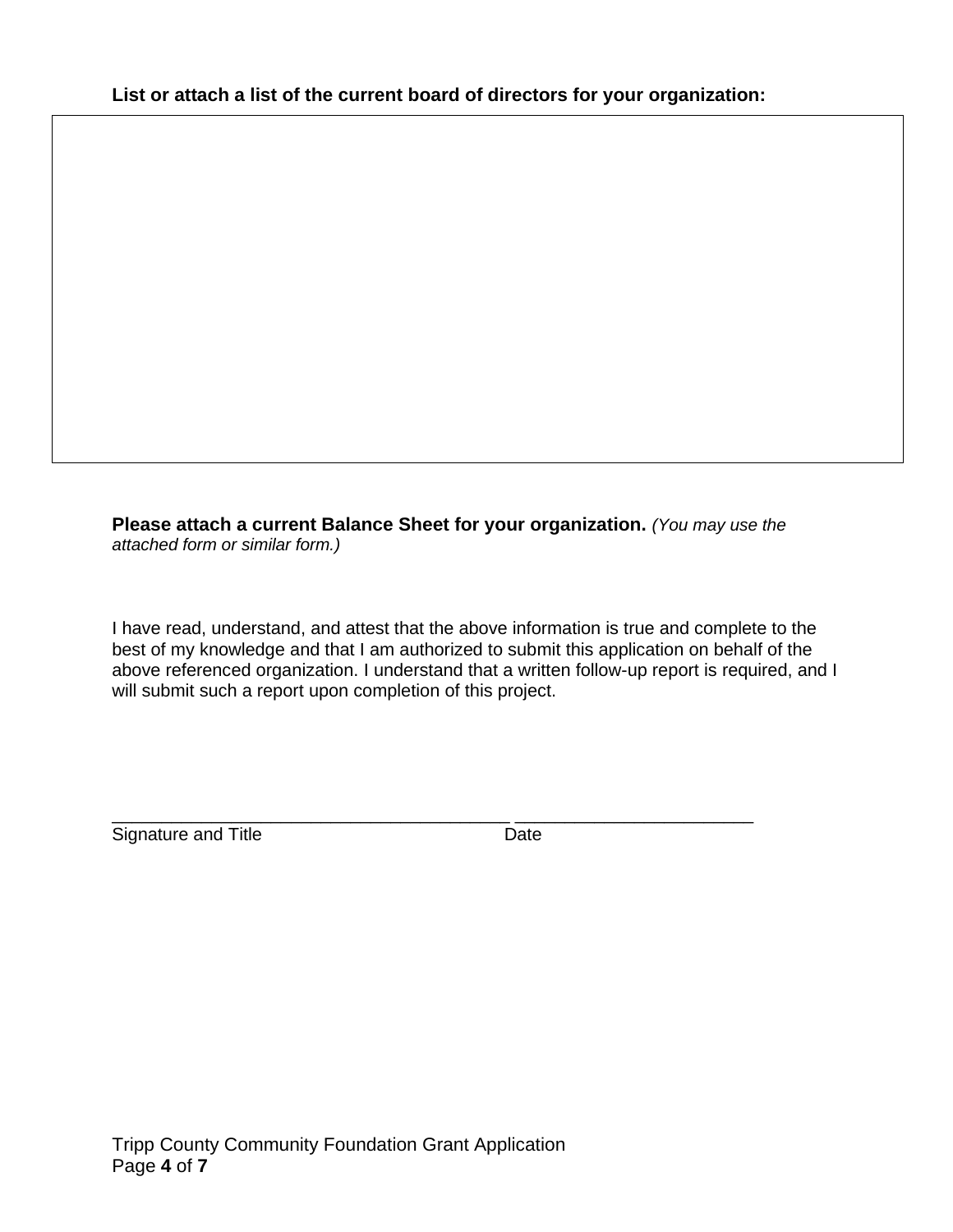# **FINANCIAL CONDITION as of** *(Date)*

| <b>ASSETS:</b>                   | <b>AMOUNT</b> |      |
|----------------------------------|---------------|------|
|                                  |               |      |
|                                  |               |      |
|                                  |               |      |
|                                  |               |      |
|                                  |               |      |
|                                  |               |      |
|                                  |               |      |
|                                  |               |      |
|                                  |               |      |
|                                  |               |      |
| <b>TOTAL</b>                     |               | 0.00 |
| <b>LIABILITIES:</b>              | <b>AMOUNT</b> |      |
|                                  |               |      |
|                                  |               |      |
|                                  |               |      |
|                                  |               |      |
|                                  |               |      |
|                                  |               |      |
|                                  |               |      |
|                                  |               |      |
|                                  |               |      |
|                                  |               |      |
| <b>TOTAL</b>                     |               | 0.00 |
| NETWORTH:                        |               | 0.00 |
| <b>Annual Gross Receipts</b>     |               |      |
| <b>Source of Gross Receipts:</b> |               |      |
|                                  |               |      |
|                                  |               |      |
|                                  |               |      |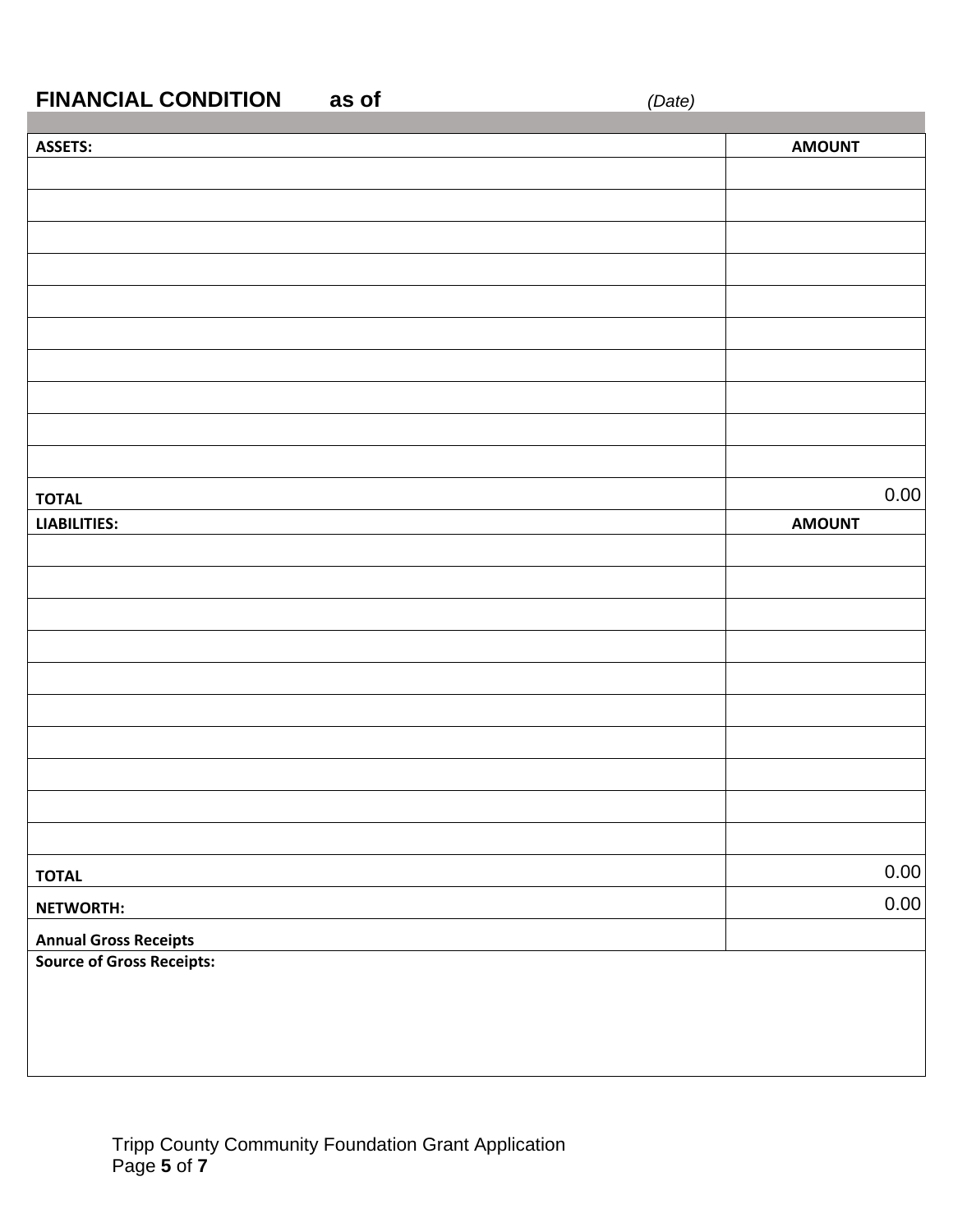## **Grant Guidelines**

The following criteria are areas of importance to the Tripp County Community Foundation in awarding grants in Tripp County. These guidelines are to be used to determine the eligibility of your proposed project.

- 1. **Volunteerism:** Projects that involve significant and continuous volunteer support will be considered more favorably over projects with paid staff.
- 2. **Matching Funds:** The Tripp County Community Foundation should not be the sole source of financial support for any project and may make awards contingent on proof that there are other sources of funding. The grant may also be in the form of a challenge to be met dollar-for-dollar by other sources.
- 3. **Non-Discrimination:** Applications from organizations offering services exclusively to one gender, age group or race will be closely scrutinized for discriminatory practices. Funding will be based on the needs of the individuals being served.
- 4. **Fund Distribution:** Grants will be awarded by the Tripp County Community Foundation Board of Directors based on their evaluation of the applications that are submitted.
- 5. **Seed Grants:** Start-up funds will be looked upon favorably if there is supporting evidence indicating a need for the project, support for the project, and ongoing probability of its success.
- 6. **Technical Assistance:** Consultants will be funded if they are integrally related to accomplishing the project's objectives.
- 7. **Loans:** No loans will be issued by the Tripp County Community Foundation.
- 8. **Public vs. Private:** The Tripp County Community Foundation Board of Directors will concentrate on funding public, nonprofit organizations, but not to the exclusion of organizations that meet the grant guidelines.
- 9. **Exceptions:** The Tripp County Community Foundation Board of Directors may make an exception to the printed guidelines upon a motion duly made, seconded, and carried by a quorum of members present voting.
- 10. **Grant Review Process:** The Board will consider applications bi-annually, in the spring and fall. Applications that meet the guidelines will be considered and prioritized according to the guidelines. The full Board will review applications and make awards.
- 11. **Eligibility:** Applicants must be located in the Tripp County Area.
- 12. **Communication with Applicants:** All applicants will be informed by the Board of Directors if their request has been approved. All decisions will be held in confidence until announced by the Tripp County Community Foundation Board of Directors or their duly appointed spokesperson. Grant recipients may be asked to participate in a news release which may or may not include a photo.
- 13. **Final Evaluation:** Organizations receiving funds from Tripp County Community Foundation are asked to submit a one-page report and photographs to the Board, informing them how the funds were used, how community needs were met, and the success of the project.